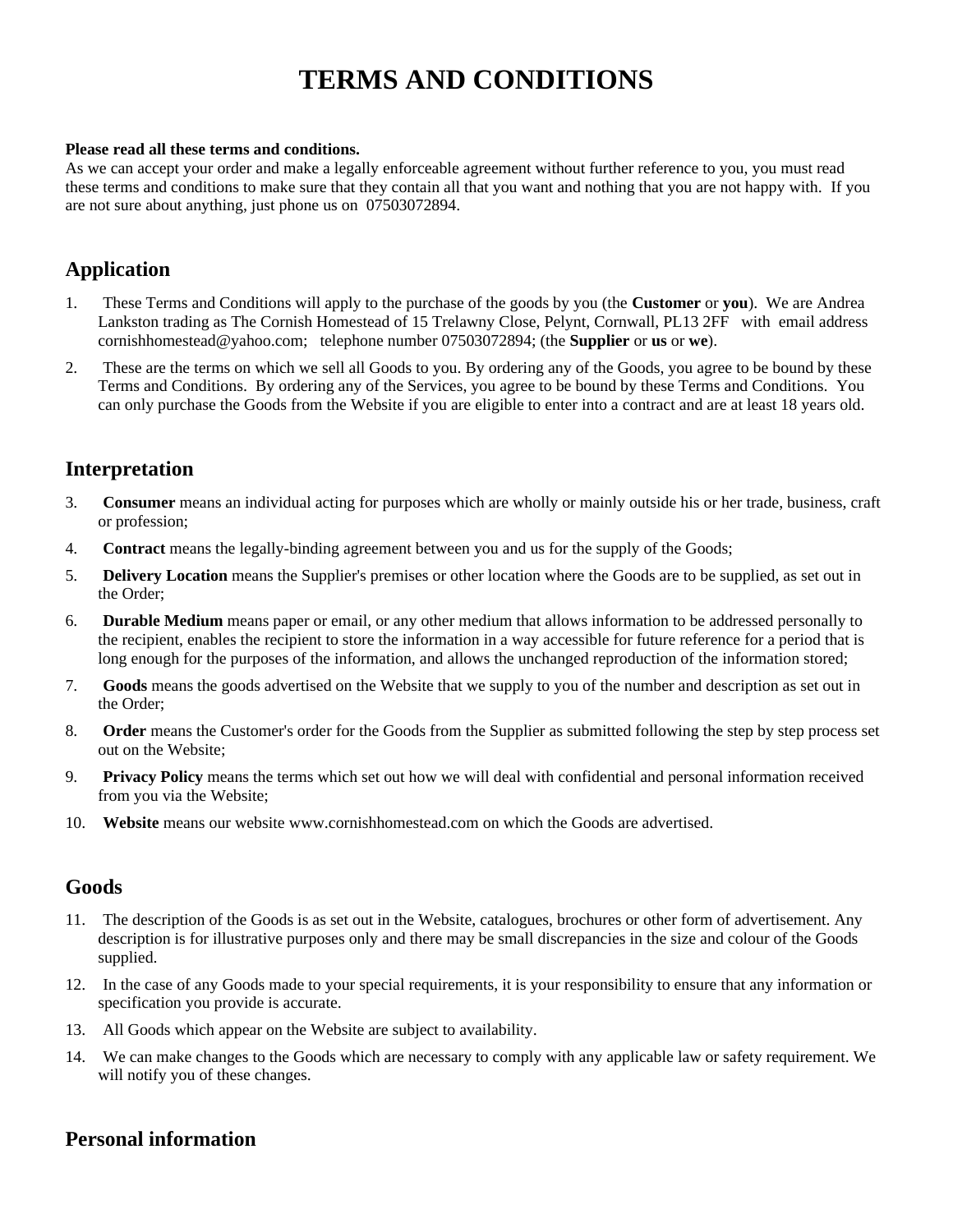- 15. We retain and use all information strictly under the Privacy Policy.
- 16. We may contact you by using e-mail or other electronic communication methods and by pre-paid post and you expressly agree to this.

### **Basis of Sale**

- 17. The description of the Goods in our website does not constitute a contractual offer to sell the Goods. When an Order has been submitted on the Website, we can reject it for any reason, although we will try to tell you the reason without delay.
- 18. The Order process is set out on the Website. Each step allows you to check and amend any errors before submitting the Order. It is your responsibility to check that you have used the ordering process correctly.
- 19. A Contract will be formed for the sale of Goods ordered only when you receive an email from us confirming the Order (**Order Confirmation**). You must ensure that the Order Confirmation is complete and accurate and inform us immediately of any errors. We are not responsible for any inaccuracies in the Order placed by you. By placing an Order you agree to us giving you confirmation of the Contract by means of an email with all information in it (ie the Order Confirmation). You will receive the Order Confirmation within a reasonable time after making the Contract, but in any event not later than the delivery of any Goods supplied under the Contract.
- 20. Any quotation is valid for a maximum period of 30 days from its date, unless we expressly withdraw it at an earlier time.
- 21. No variation of the Contract, whether about description of the Goods, Fees or otherwise, can be made after it has been entered into unless the variation is agreed by the Customer and the Supplier in writing.
- 22. We intend that these Terms and Conditions apply only to a Contract entered into by you as a Consumer. If this is not the case, you must tell us, so that we can provide you with a different contract with terms which are more appropriate for you and which might, in some respects, be better for you, eg by giving you rights as a business.

# **Price and Payment**

- 23. The price of the Goods and any additional delivery or other charges is that set out on the Website at the date of the Order or such other price as we may agree in writing.
- 24. Prices and charges include VAT at the rate applicable at the time of the Order.
- 25. You must pay by submitting your credit or debit card details with your Order and we can take payment immediately or otherwise before delivery of the Goods.

# **Delivery**

- 26. We will deliver the Goods, to the Delivery Location by the time or within the agreed period or, failing any agreement, without undue delay and, in any event, not more than 30 days after the day on which the Contract is entered into.
- 27. In any case, regardless of events beyond our control, if we do not deliver the Goods on time, you can (in addition to any other remedies) treat the Contract at an end if:
	- a. we have refused to deliver the Goods, or if delivery on time is essential taking into account all the relevant circumstances at the time the Contract was made, or you said to us before the Contract was made that delivery on time was essential; or
	- b. after we have failed to deliver on time, you have specified a later period which is appropriate to the circumstances and we have not delivered within that period.
- 28. If you treat the Contract at an end, we will (in addition to other remedies) promptly return all payments made under the Contract.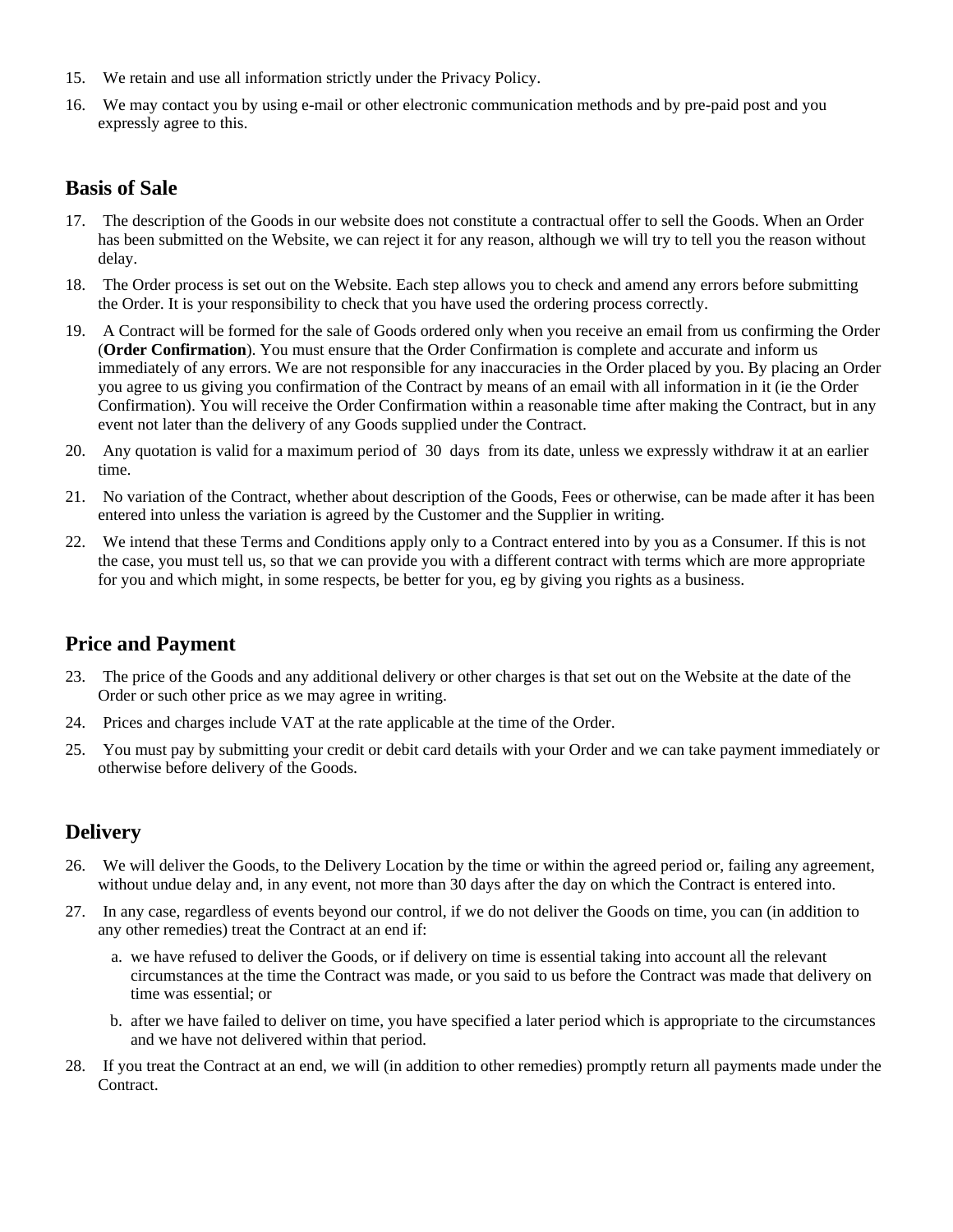- 29. If you were entitled to treat the Contract at an end, but do not do so, you are not prevented from cancelling the Order for any Goods or rejecting Goods that have been delivered and, if you do this, we will (in addition to other remedies) without delay return all payments made under the Contract for any such cancelled or rejected Goods. If the Goods have been delivered, you must return them to us or allow us to collect them from you and we will pay the costs of this.
- 30. If any Goods form a commercial unit (a unit is a commercial unit if division of the unit would materially impair the value of the goods or the character of the unit) you cannot cancel or reject the Order for some of those Goods without also cancelling or rejecting the Order for the rest of them.
- 31. We do not generally deliver to addresses outside England and Wales, Scotland, Northern Ireland, the Isle of Man and Channels Islands. If, however, we accept an Order for delivery outside that area, you may need to pay import duties or other taxes, as we will not pay them.
- 32. You agree we may deliver the Goods in instalments if we suffer a shortage of stock or other genuine and fair reason, subject to the above provisions and provided you are not liable for extra charges.
- 33. If you or your nominee fail, through no fault of ours, to take delivery of the Goods at the Delivery Location, we may charge the reasonable costs of storing and redelivering them.
- 34. The Goods will become your responsibility from the completion of delivery or Customer collection. You must, if reasonably practicable, examine the Goods before accepting them.

# **Risk and Title**

- 35. Risk of damage to, or loss of, any Goods will pass to you when the Goods are delivered to you.
- 36. You do not own the Goods until we have received payment in full. If full payment is overdue or a step occurs towards your bankruptcy, we can choose, by notice to cancel any delivery and end any right to use the Goods still owned by you, in which case you must return them or allow us to collect them.

### **Withdrawal, returns and cancellation**

- 37. You can withdraw the Order by telling us before the Contract is made, if you simply wish to change your mind and without giving us a reason, and without incurring any liability.
- 38. This is a **distance contract** (as defined below) which has the cancellation rights **(Cancellation Rights)** set out below. These Cancellation Rights, however, do not apply, to a contract for the following goods (with no others) in the following circumstances:
	- a. goods that are made to your specifications or are clearly personalised;
	- b. goods which are liable to deteriorate or expire rapidly.
- 39. Also, the Cancellation Rights for a Contract cease to be available in the following circumstances:
	- a. in the case of a contract for the supply of sealed goods which are not suitable for return due to health protection or hygiene reasons, if they become unsealed after delivery;
	- b. in the case of any sales contract, if the goods become mixed inseparably (according to their nature) with other items after delivery.

#### *Right to cancel*

- 40. Subject as stated in these Terms and Conditions, you can cancel this contract within 14 days without giving any reason.
- 41. The cancellation period will expire after 14 days from the day on which you acquire, or a third party, other than the carrier indicated by you, acquires physical possession of the last of the Goods. In a contract for the supply of goods over time (ie subscriptions), the right to cancel will be 14 days after the first delivery.
- 42. To exercise the right to cancel, you must inform us of your decision to cancel this Contract by a clear statement setting out your decision (eg a letter sent by post or email). You can use the attached model cancellation form, but it is not obligatory. In any event, you must be able to show clear evidence of when the cancellation was made, so you may decide to use the model cancellation form.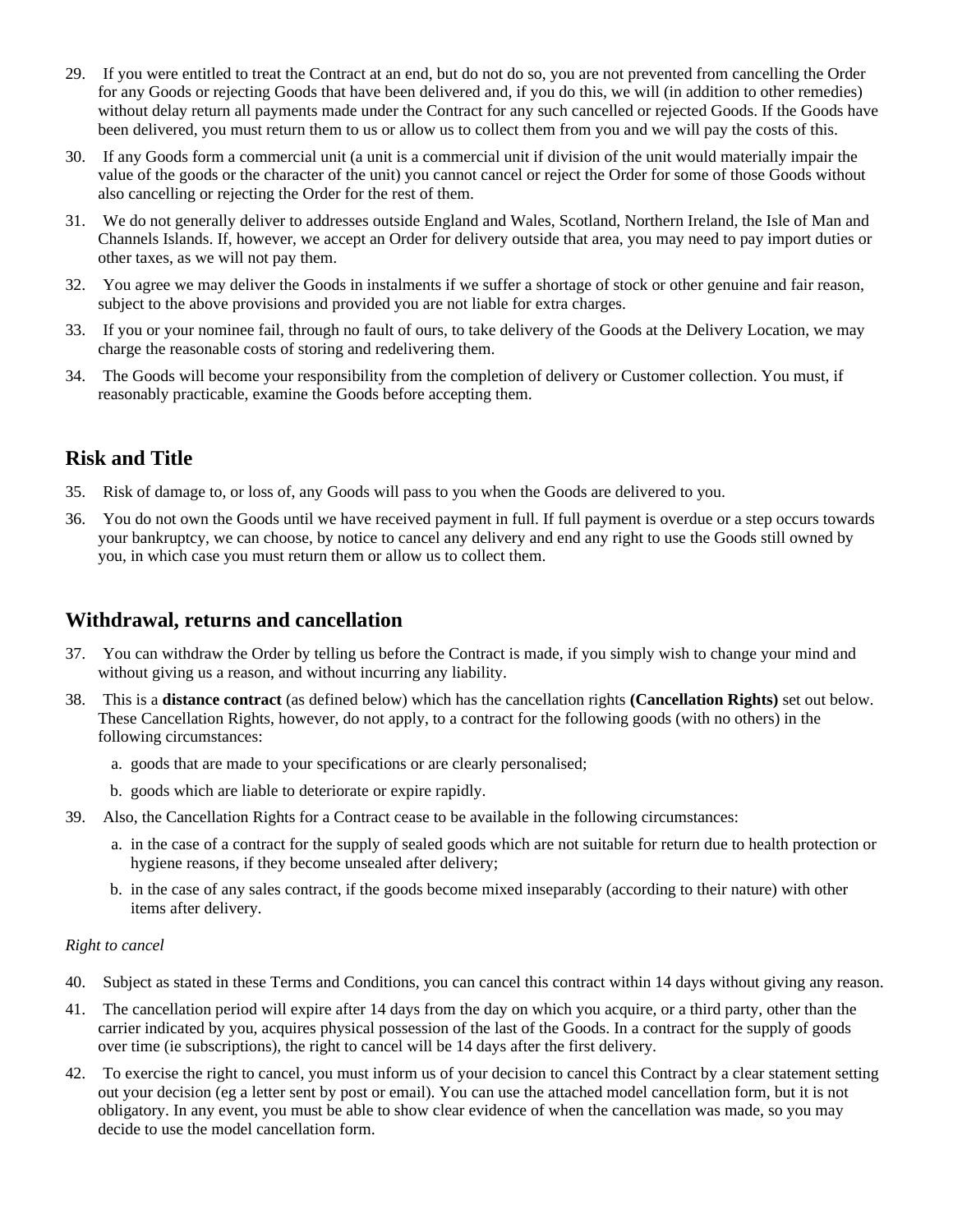- 43. You can also electronically fill in and submit the model cancellation form or any other clear statement of the Customer's decision to cancel the Contract on our website www.cornishhomestead.com. If you use this option, we will communicate to you an acknowledgement of receipt of such a cancellation in a Durable Medium (eg by email) without delay.
- 44. To meet the cancellation deadline, it is sufficient for you to send your communication concerning your exercise of the right to cancel before the cancellation period has expired.

#### *Effects of cancellation in the cancellation period*

45. Except as set out below, if you cancel this Contract, we will reimburse to you all payments received from you, including the costs of delivery (except for the supplementary costs arising if you chose a type of delivery other than the least expensive type of standard delivery offered by us).

#### *Deduction for Goods supplied*

46. We may make a deduction from the reimbursement for loss in value of any Goods supplied, if the loss is the result of unnecessary handling by you (ie handling the Goods beyond what is necessary to establish the nature, characteristics and functioning of the Goods: eg it goes beyond the sort of handling that might be reasonably allowed in a shop). This is because you are liable for that loss and, if that deduction is not made, you must pay us the amount of that loss.

#### *Timing of reimbursement*

- 47. If we have not offered to collect the Goods, we will make the reimbursement without undue delay, and not later than:
	- a. 14 days after the day we receive back from you any Goods supplied, or
	- b. (if earlier) 14 days after the day you provide evidence that you have sent back the Goods.
- 48. If we have offered to collect the Goods or if no Goods were supplied, we will make the reimbursement without undue delay, and not later than 14 days after the day on which we are informed about your decision to cancel this Contract.
- 49. We will make the reimbursement using the same means of payment as you used for the initial transaction, unless you have expressly agreed otherwise; in any event, you will not incur any fees as a result of the reimbursement.

#### *Returning Goods*

- 50. If you have received Goods in connection with the Contract which you have cancelled, you must send back the Goods or hand them over to us at 15 Trelawny Close, Pelynt, Cornwall, PL13 2FF without delay and in any event not later than 14 days from the day on which you communicate to us your cancellation of this Contract. The deadline is met if you send back the Goods before the period of 14 days has expired. You agree that you will have to bear the cost of returning the Goods.
- 51. For the purposes of these Cancellation Rights, these words have the following meanings:
	- a. **distance contract** means a contract concluded between a trader and a consumer under an organised distance sales or service-provision scheme without the simultaneous physical presence of the trader and the consumer, with the exclusive use of one or more means of distance communication up to and including the time at which the contract is concluded;
	- b. **sales contract** means a contract under which a trader transfers or agrees to transfer the ownership of goods to a consumer and the consumer pays or agrees to pay the price, including any contract that has both goods and services as its object.

# **Conformity**

- 52. We have a legal duty to supply the Goods in conformity with the Contract, and will not have conformed if it does not meet the following obligation.
- 53. Upon delivery, the Goods will:
	- a. be of satisfactory quality;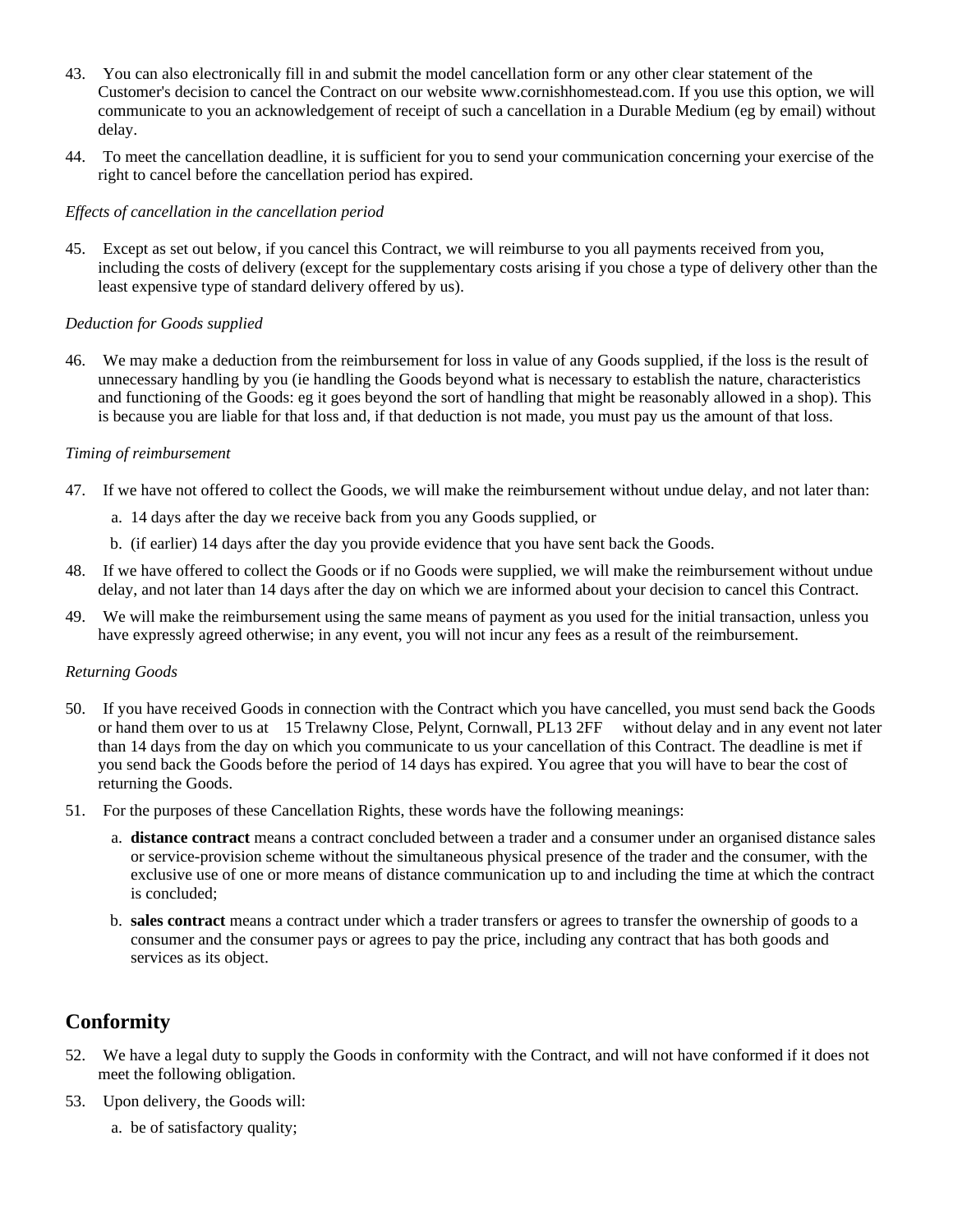- b. be reasonably fit for any particular purpose for which you buy the Goods which, before the Contract is made, you made known to us (unless you do not actually rely, or it is unreasonable for you to rely, on our skill and judgment) and be fit for any purpose held out by us or set out in the Contract; and
- c. conform to their description.
- 54. It is not a failure to conform if the failure has its origin in your materials.

### **Successors and our sub-contractors**

55. Either party can transfer the benefit of this Contract to someone else, and will remain liable to the other for its obligations under the Contract. The Supplier will be liable for the acts of any sub-contractors who it chooses to help perform its duties.

### **Circumstances beyond the control of either party**

- 56. In the event of any failure by a party because of something beyond its reasonable control:
	- a. the party will advise the other party as soon as reasonably practicable; and
	- b. the party's obligations will be suspended so far as is reasonable, provided that that party will act reasonably, and the party will not be liable for any failure which it could not reasonably avoid, but this will not affect the Customer's above rights relating to delivery and any right to cancel, below.

# **Privacy**

- 57. Your privacy is critical to us. We respect your privacy and comply with the General Data Protection Regulation with regard to your personal information.
- 58. These Terms and Conditions should be read alongside, and are in addition to our policies, including our privacy policy (www.cornishhomestead.com/privacy-policy) and cookies policy (www.cornishhomestead.com/privacy-policy).
- 59. For the purposes of these Terms and Conditions:
	- a. 'Data Protection Laws' means any applicable law relating to the processing of Personal Data, including, but not limited to the Directive 95/46/EC (Data Protection Directive) or the GDPR.
	- b. 'GDPR' means the General Data Protection Regulation (EU) 2016/679.
	- c. 'Data Controller', 'Personal Data' and 'Processing' shall have the same meaning as in the GDPR.
- 60. We are a Data Controller of the Personal Data we Process in providing Goods to you.
- 61. Where you supply Personal Data to us so we can provide Goods to you, and we Process that Personal Data in the course of providing the Goods to you, we will comply with our obligations imposed by the Data Protection Laws:
	- a. before or at the time of collecting Personal Data, we will identify the purposes for which information is being collected;
	- b. we will only Process Personal Data for the purposes identified;
	- c. we will respect your rights in relation to your Personal Data; and
	- d. we will implement technical and organisational measures to ensure your Personal Data is secure.
- 62. For any enquiries or complaints regarding data privacy, you can e-mail: cornishhomestead@yahoo.com.

# **Excluding liability**

63. The Supplier does not exclude liability for: (i) any fraudulent act or omission; or (ii) for death or personal injury caused by negligence or breach of the Supplier's other legal obligations. Subject to this, the Supplier is not liable for (i)